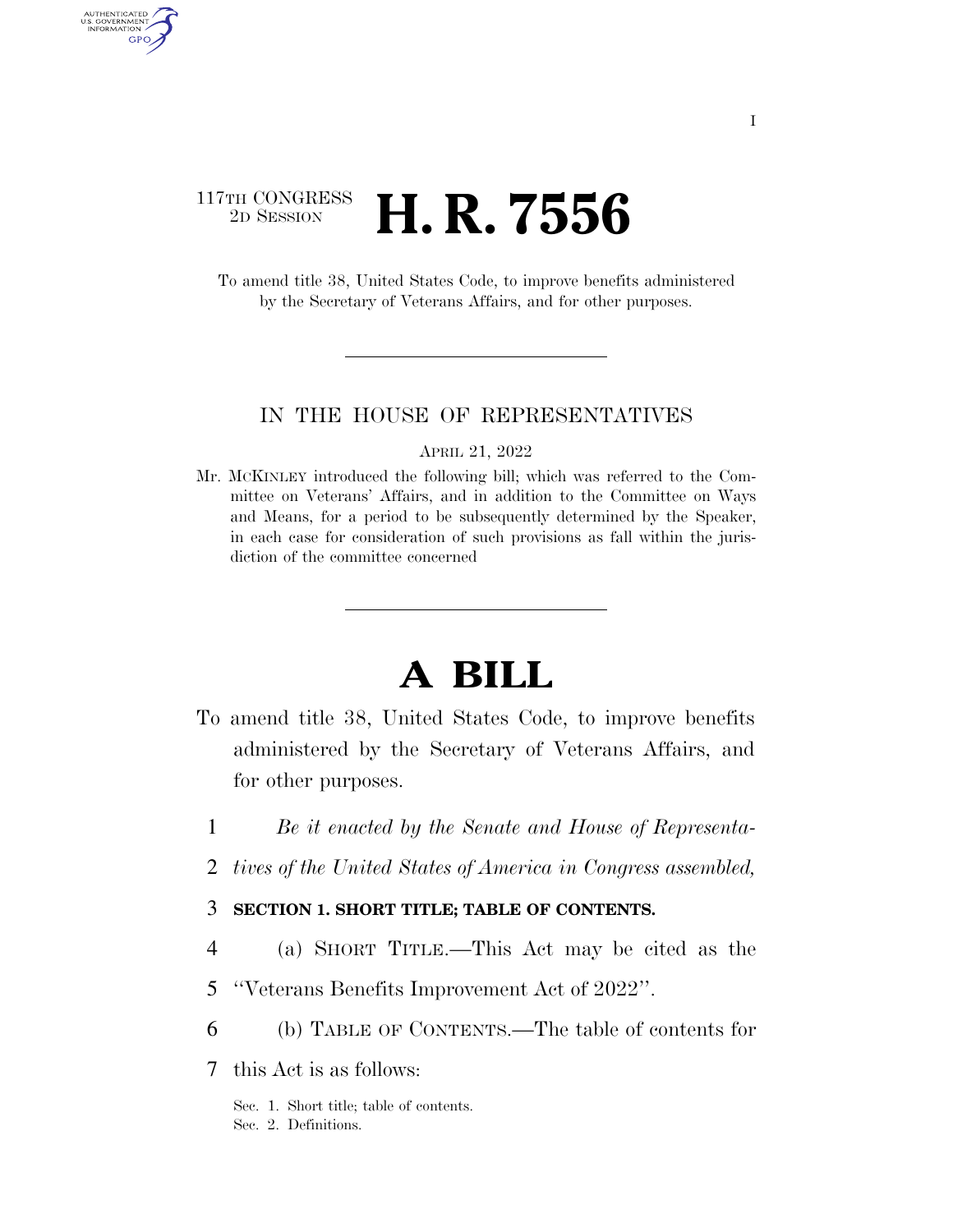#### TITLE I—BOARD OF VETERANS' APPEALS MATTERS

- Sec. 101. Board of Veterans' Appeals internship program.
- Sec. 102. Pilot program on establishment of Board of Veterans' Appeals honors program.
- Sec. 103. Report on improving access to Board of Veterans' Appeals telehearings.

TITLE II—MEDICAL DISABILITY EXAM MATTERS

- Sec. 201. Improving requirement to publish disability benefit questionnaire forms of Department of Veterans Affairs.
- Sec. 202. Report on improving medical disability examinations for veterans who live abroad.
- Sec. 203. Department of Veterans Affairs requirement for communication by contractors providing covered medical disability examinations with persons recognized by power of attorney for preparation, presentation, and prosecution of claims.
- Sec. 204. Department of Veterans Affairs outreach regarding contact information for contractors providing covered medical disability examinations.

#### TITLE III—OTHER MATTERS

- Sec. 301. Report on supporting governmental veterans service officers.
- Sec. 302. Electronic notification of decisions and other electronic communications.
- Sec. 303. Facilitating Department of Veterans Affairs contractor access to Federal tax return information necessary for claims processing.

#### 1 **SEC. 2. DEFINITIONS.**

#### 2 In this Act:

- 3 (1) CLAIMANT.—The term "claimant" has the
- 4 meaning given that term in section 5100 of title 38,
- 5 United States Code.
- 6 (2) DEPARTMENT.—The term ''Department''
- 7 means the Department of Veterans Affairs.
- 8 (3) SECRETARY.—The term ''Secretary'' means
- 9 the Secretary of Veterans Affairs.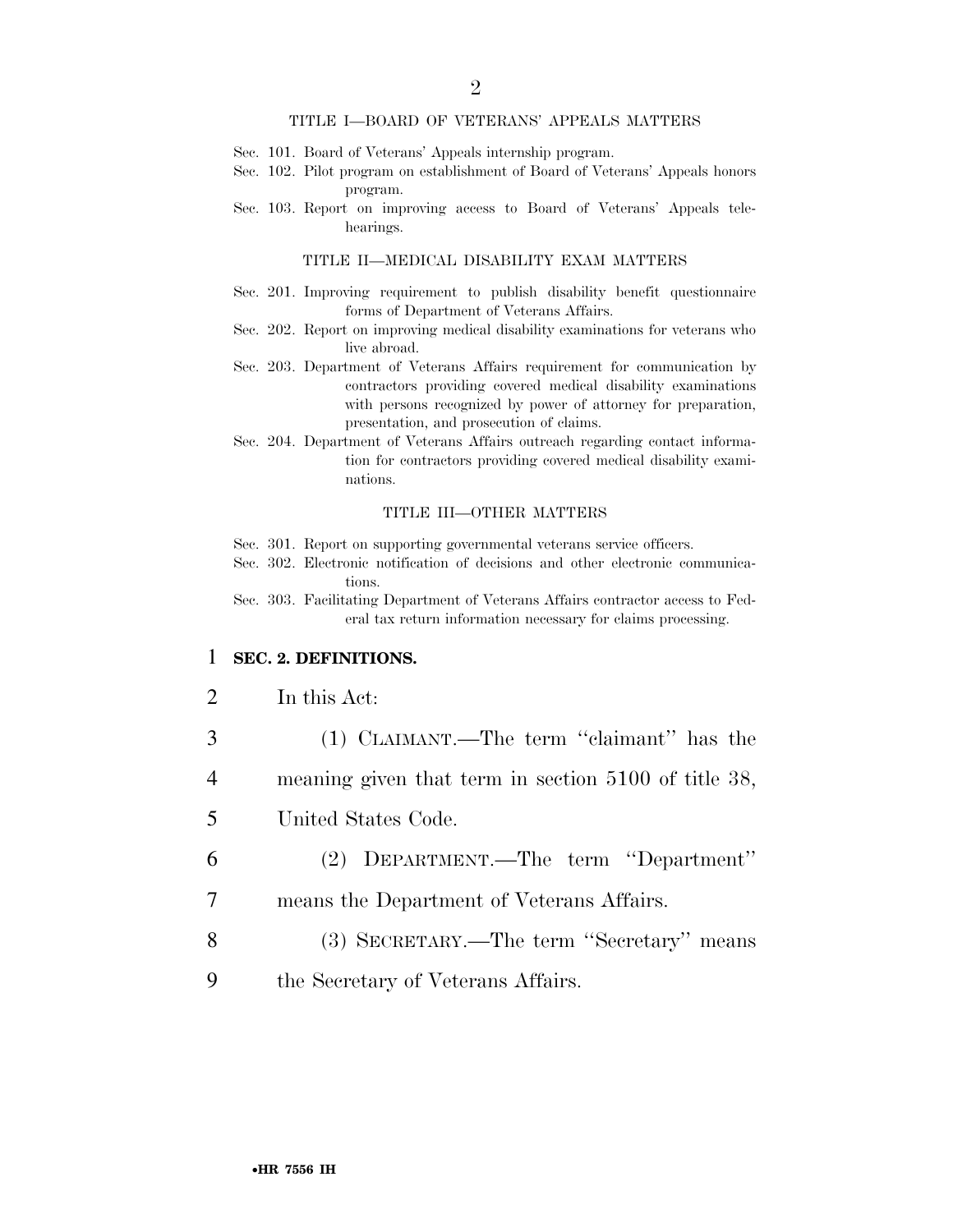# **TITLE I—BOARD OF VETERANS' APPEALS MATTERS**

 **SEC. 101. BOARD OF VETERANS' APPEALS INTERNSHIP PROGRAM.** 

 (a) IN GENERAL.—Chapter 71 of title 38, United States Code, is amended by adding at the end the fol-lowing new section:

### **''§ 7114. Internship program**

 ''The Secretary shall establish a competitive intern- ship program within the Department for the purpose of providing an opportunity for high-achieving students at law schools accredited by the American Bar Association to gain experience with the Board.''.

 (b) CLERICAL AMENDMENT.—The table of sections at the beginning of chapter 71 of such title is amended by adding at the end the following new item:

''7114. Internship program.''.

 (c) DEADLINE.—The Secretary shall establish the in- ternship program required by section 7114 of such title, as added by subsection (a), not later than one year after the date of the enactment of this Act.

## **SEC. 102. PILOT PROGRAM ON ESTABLISHMENT OF BOARD OF VETERANS' APPEALS HONORS PROGRAM.**

 (a) ESTABLISHMENT.—Not later than one year after the date of the enactment of this Act, the Secretary shall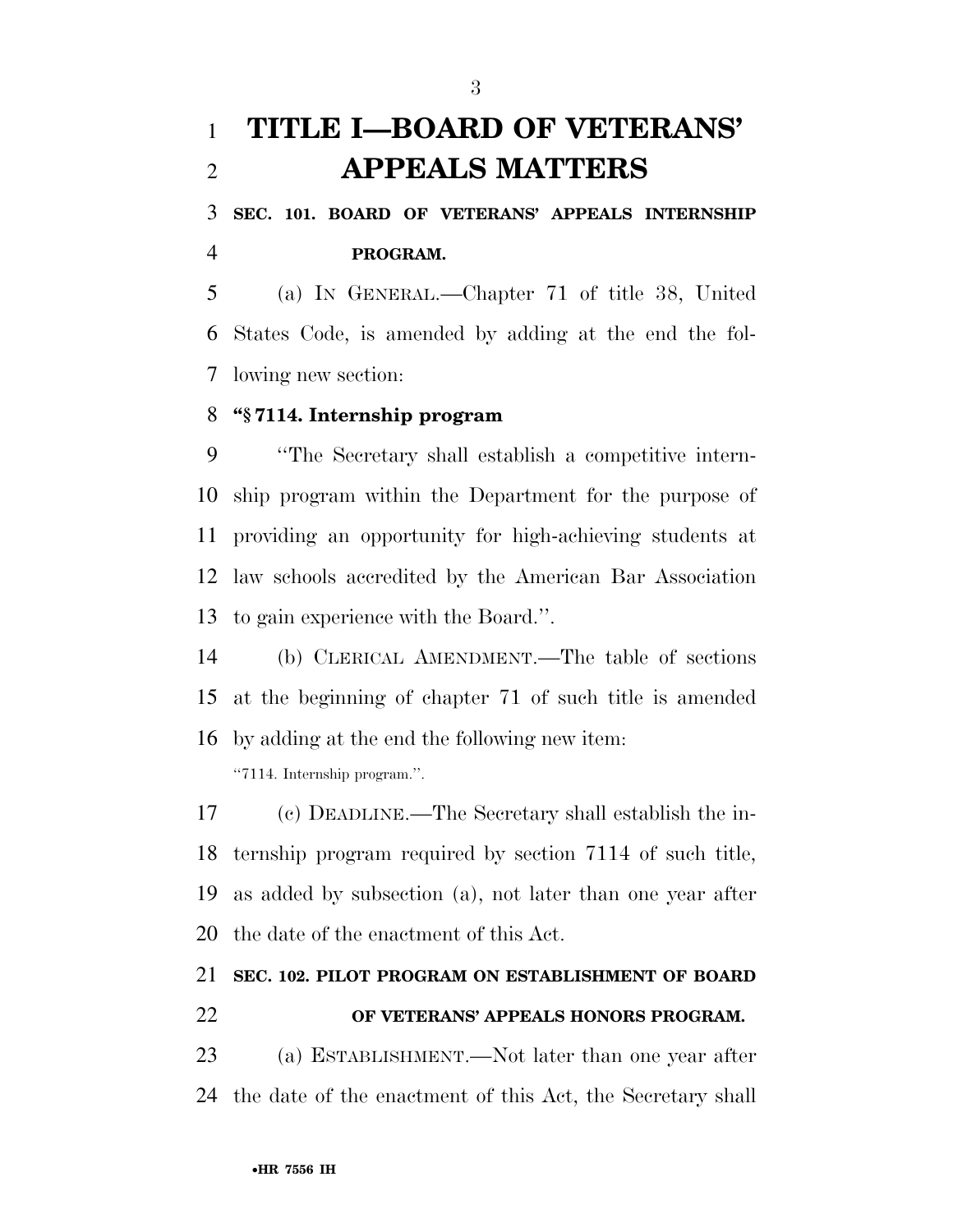establish a pilot program to assess the feasibility and ad- visability of establishing a competitive honors program within the Department for the purpose of recruiting high- achieving law school students, recent law school graduates, and entry-level attorneys for employment with the Board.

 (b) DURATION.—The Secretary shall carry out the pilot program required by subsection (a) during the nine- year period beginning on the date of the establishment of the pilot program.

(c) HONORS PROGRAM.—

 (1) IN GENERAL.—Under the pilot program re- quired by subsection (a), the Secretary shall carry out a competitive honors program as described in such subsection.

 (2) PRIORITY CONSIDERATION.—The Secretary shall give priority consideration in application for the honors program to individuals who successfully complete the internship program established under section 7114 of title 38, United States Code, as 20 added by section  $101(a)$ .

21 (3) STUDENT LOAN REPAYMENT BENEFITS.

 (A) IN GENERAL.—The Secretary shall provide student loan repayment benefits under section 5379 of title 5, United States Code, to each participant in the pilot program who is eli-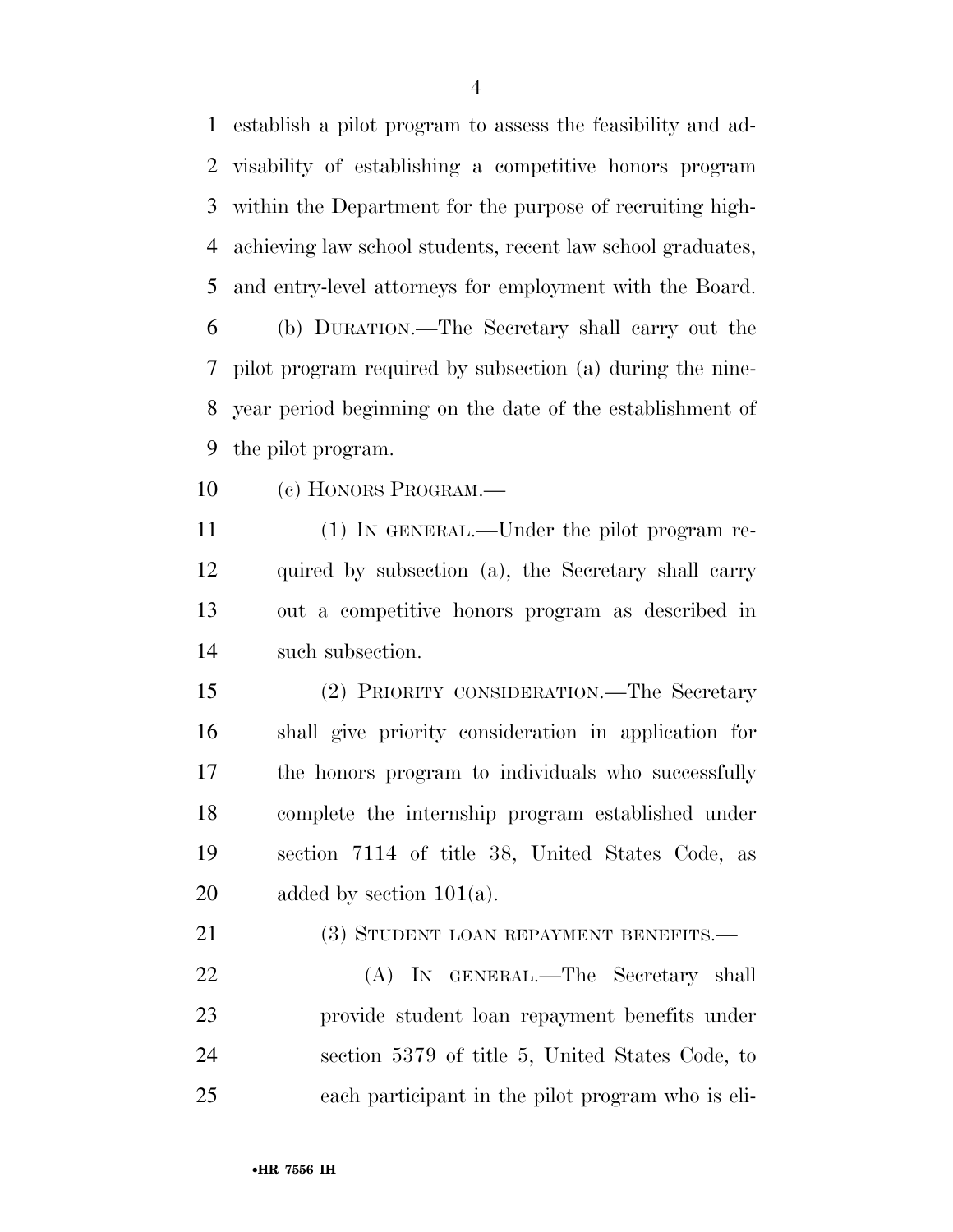| $\mathbf{1}$   | gible for student loan repayment benefits under  |
|----------------|--------------------------------------------------|
| $\overline{2}$ | such section.                                    |
| 3              | (B) AGREEMENTS.—The Secretary shall              |
| $\overline{4}$ | enter into an agreement with each participant    |
| 5              | in the pilot program who will receive benefits   |
| 6              | described in subparagraph (A), in accordance     |
| 7              | with such section.                               |
| 8              | (C) COMMITMENT.—An agreement de-                 |
| 9              | scribed in subparagraph (B) shall include a re-  |
| 10             | quirement that the participant will remain in    |
| 11             | the service of the Department for a period of    |
| 12             | not less than three years, unless involuntarily  |
| 13             | separated, in accordance with subsection (c) of  |
| 14             | such section.                                    |
| 15             | (4)<br>PROFESSIONAL DEVELOPMENT ACTIVI-          |
| 16             | TIES.                                            |
| 17             | (A) ASSIGNMENT OF MENTORS.—Not later             |
| 18             | than 90 days after the date on which an indi-    |
| 19             | vidual begins participating in the pilot program |
| 20             | required by subsection (a), the Secretary shall  |
| 21             | assign the participant a mentor who is a mana-   |
| 22             | gerial employee of the Department outside the    |
| 23             | participant's chain of command.                  |
| 24             | (B) ASSIGNMENTS TO OFFICE OF GENERAL             |
|                |                                                  |

COUNSEL.—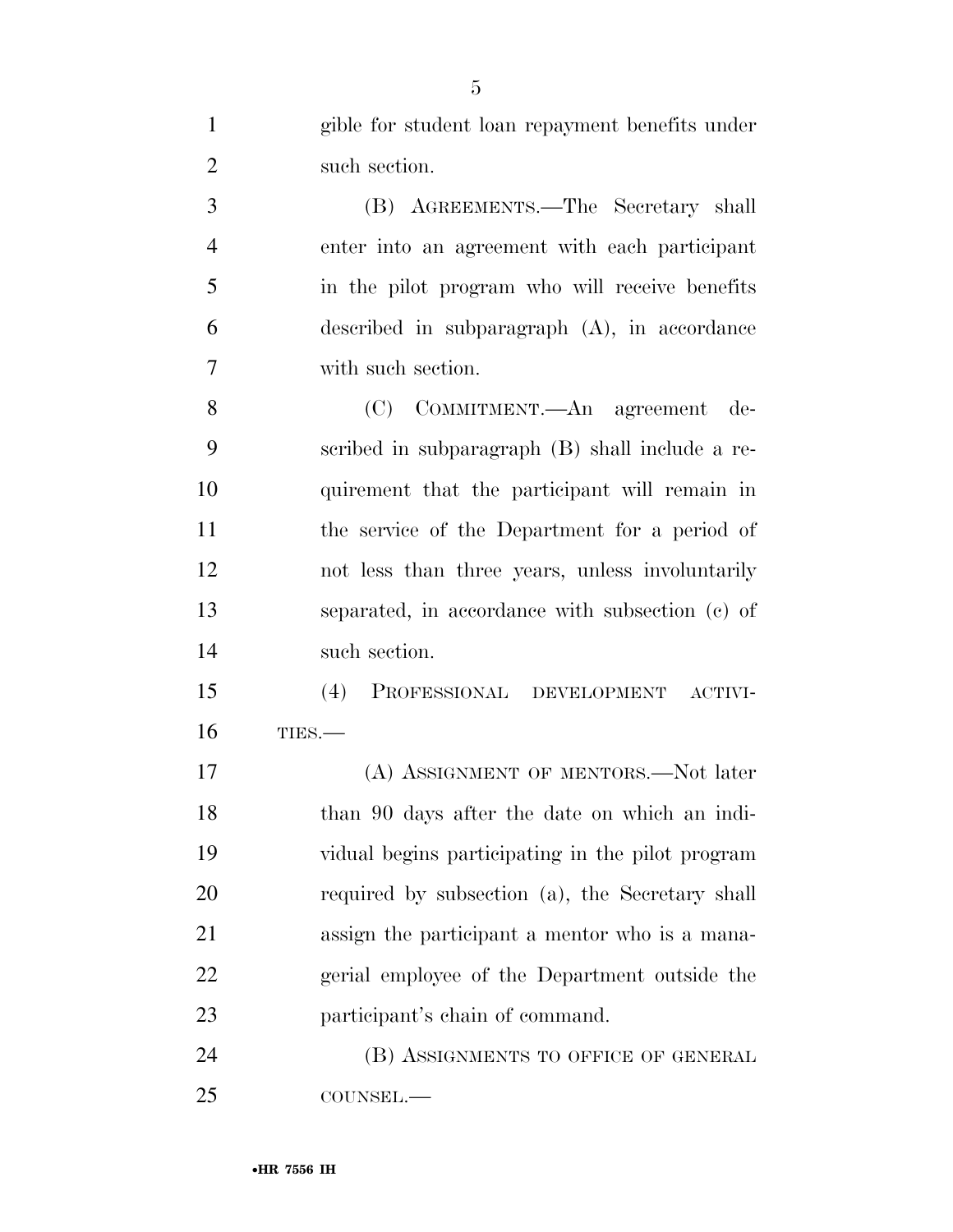| $\mathbf{1}$   | (i) IN GENERAL.—The Secretary shall                   |
|----------------|-------------------------------------------------------|
| $\overline{2}$ | provide each participant in the pilot pro-            |
| 3              | gram at least one assignment within the               |
| $\overline{4}$ | Office of General Counsel of the Depart-              |
| 5              | ment that includes full-time legal respon-            |
| 6              | sibilities in order to further the profes-            |
| 7              | sional development of the participant.                |
| 8              | (ii) PERIOD OF ASSIGNMENT. An as-                     |
| 9              | signment provided under clause (i) shall be           |
| 10             | for a period of not less than 120 days and            |
| 11             | not more than 180 days, or longer at the              |
| 12             | discretion of the Secretary.                          |
| 13             | (C) OTHER ROTATIONAL ASSIGNMENTS.-                    |
| 14             | (i) IN GENERAL.—The Secretary may                     |
| 15             | provide a participant in the pilot program            |
| 16             | one or more other short-term rotational as-           |
| 17             | signments.                                            |
| 18             | (ii) PERIOD OF ASSIGNMENT.—An as-                     |
| 19             | signment provided under clause (i) shall be           |
| 20             | for a period of not less than 30 days and             |
| 21             | not more than 180 days, at the discretion             |
| 22             | of the Secretary.                                     |
| 23             | (d) PERIODIC REPORTS.—                                |
| 24             | (1) REPORTS REQUIRED.—Not later than three            |
| 25             | years after the date on which the Secretary first ac- |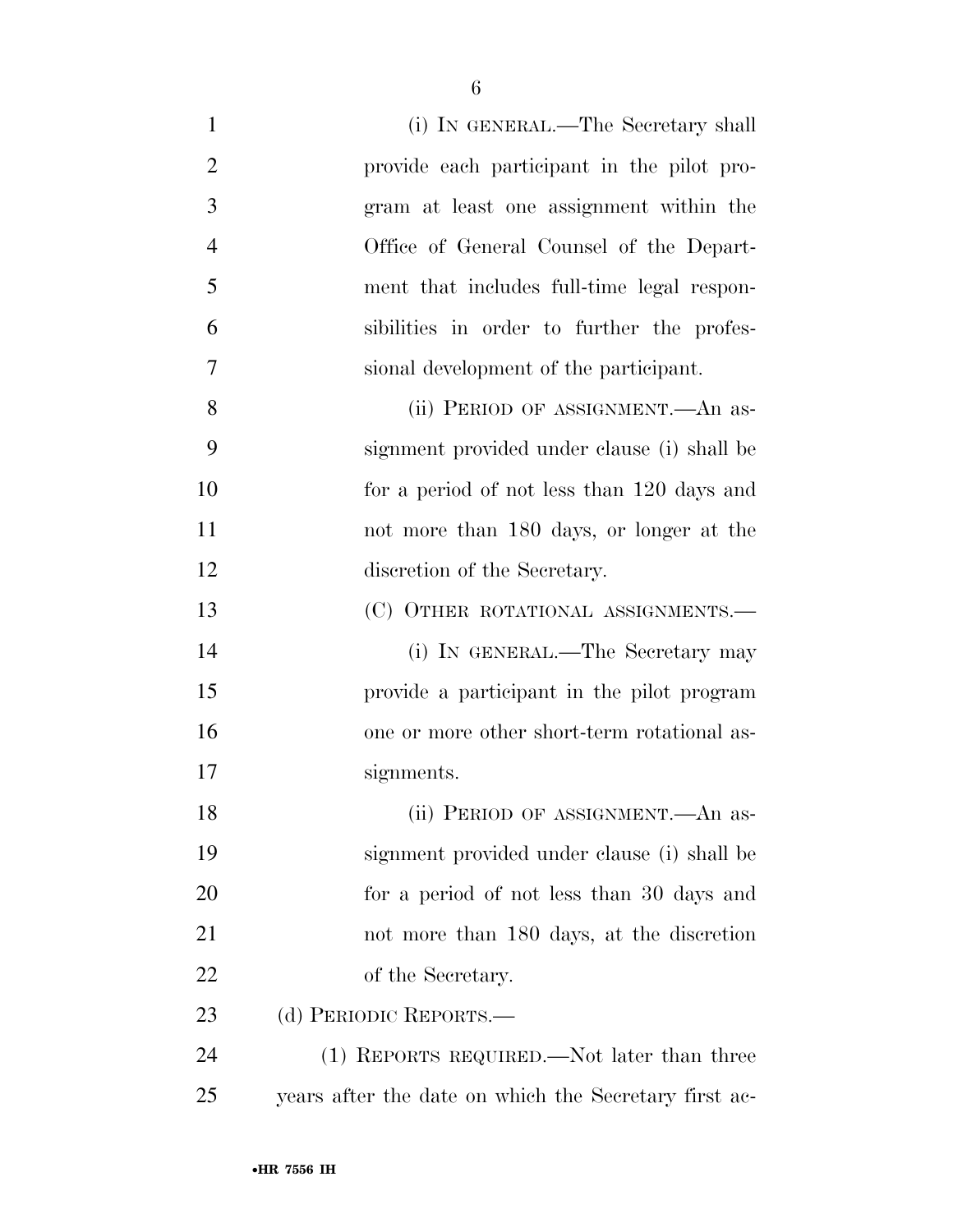| $\mathbf{1}$   | cepts a participant into the honors program carried         |
|----------------|-------------------------------------------------------------|
| $\overline{2}$ | out under subsection $(e)(1)$ and not less frequently       |
| 3              | than once every three years thereafter for the dura-        |
| $\overline{4}$ | tion of the pilot program, the Secretary shall submit       |
| 5              | to the Committee on Veterans' Affairs of the Senate         |
| 6              | and the Committee on Veterans' Affairs of the               |
| 7              | House of Representatives a report on the findings of        |
| 8              | the Secretary with respect to the pilot program.            |
| 9              | (2) CONTENTS.—Each report submitted under                   |
| 10             | paragraph (1) shall include the following:                  |
| 11             | (A) The findings of the Secretary with re-                  |
| 12             | spect to the feasibility and advisability of estab-         |
| 13             | lishing a competitive honors program as de-                 |
| 14             | scribed in subsection (a).                                  |
| 15             | (B) Such recommendations as the Sec-                        |
| 16             | retary may have for legislative or administrative           |
| 17             | action to improve recruitment and retention of              |
| 18             | staff at the Board of Veterans' Appeals.                    |
| 19             | SEC. 103. REPORT ON IMPROVING ACCESS TO BOARD OF            |
| 20             | VETERANS' APPEALS TELEHEARINGS.                             |
| 21             | (a) IN GENERAL.—Not later than 180 days after the           |
| 22             | date of the enactment of this Act, the Secretary shall sub- |
| 23             | mit to the Committee on Veterans' Affairs of the Senate     |
| 24             | and the Committee on Veterans' Affairs of the House of      |
| 25             | Representatives a report on improving access to hearings    |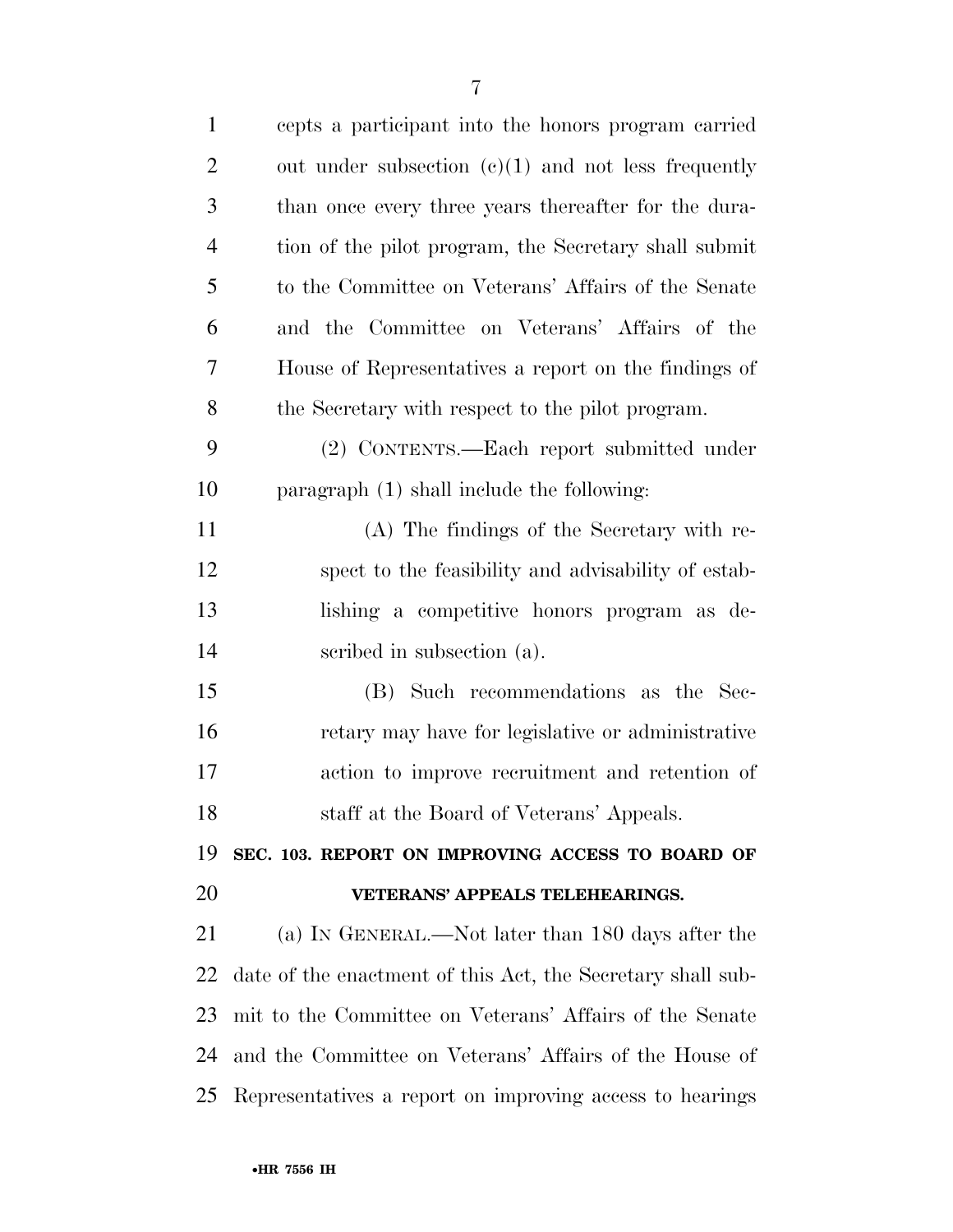before the Board of Veterans' Appeals held by picture and voice transmission.

 (b) CONTENTS.—The report required by subsection (a) shall include the following:

 (1) Recommendations on the feasibility and ad- visability of reimbursing veterans for expenses in- curred for travel from the home of a veteran to the location at which a hearing before the Board of Vet- erans' Appeals is held by picture and voice trans- mission, if the Secretary determines that travel to such location is reasonably necessary for such a hearing.

 (2) Recommendations on establishment of pilot programs to assess the feasibility and advisability of using other methods that could improve veteran ac- cess to hearings before the Board of Veterans' Ap- peals held by picture and voice transmission from a veteran's home.

 (3) Such other recommendations to improve ac- cess to hearings before the Board of Veterans' Ap- peals held by picture and voice transmission as the Secretary may receive from stakeholders.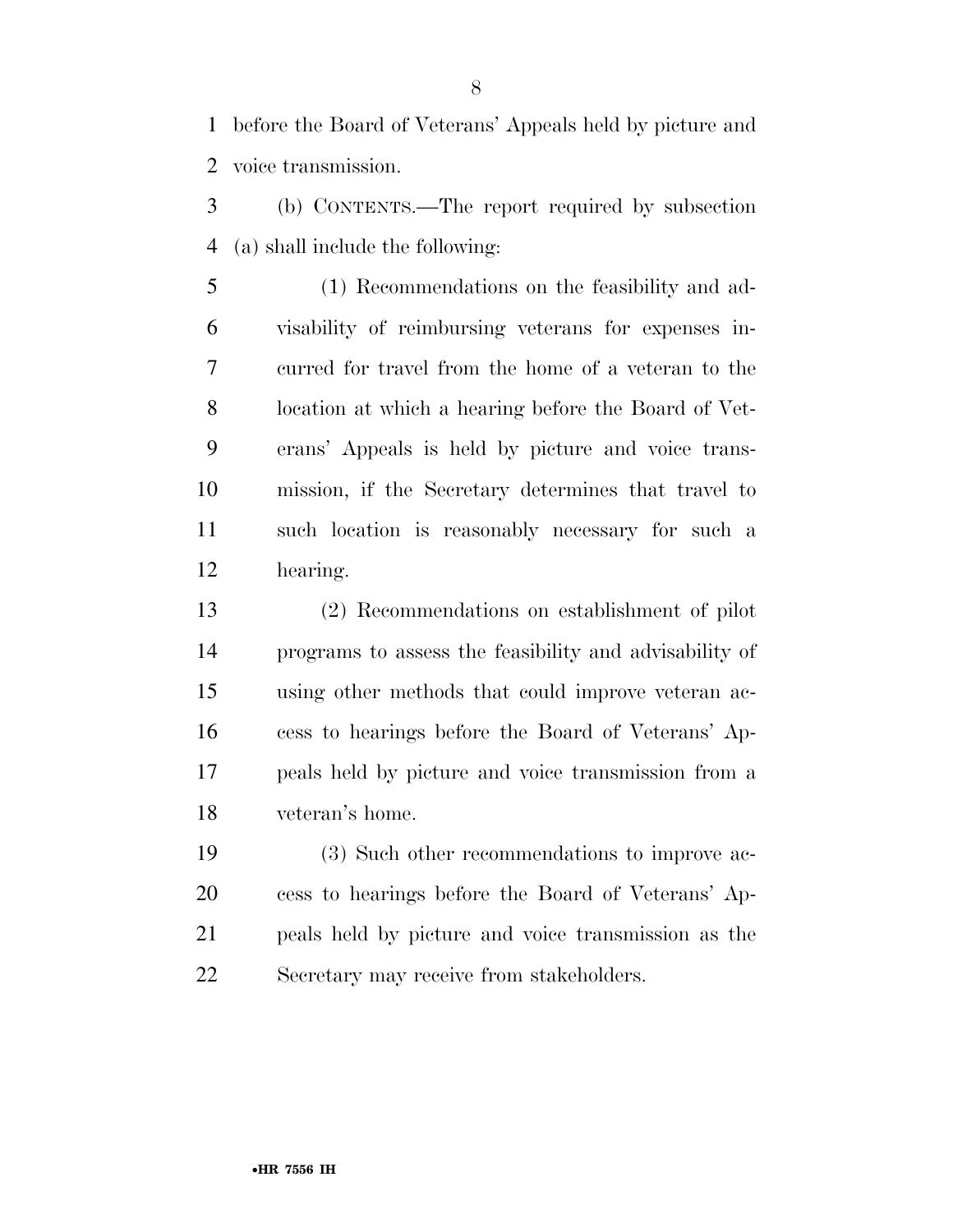# **TITLE II—MEDICAL DISABILITY EXAM MATTERS**

 **SEC. 201. IMPROVING REQUIREMENT TO PUBLISH DIS- ABILITY BENEFIT QUESTIONNAIRE FORMS OF DEPARTMENT OF VETERANS AFFAIRS.** 

 Section 5101(d) of title 38, United States Code, is amended—

8 (1) in paragraph  $(1)(A)$ , by striking "; and" and inserting '', including (except as provided in 10 paragraph  $(4)(A)$ —

 ''(i) all disability benefit questionnaire forms available to personnel of the Veterans Health Administration and contracted per- sonnel for the completion of compensation and pension examinations; and

 ''(ii) all factsheets available to such per- sonnel to inform completion of such examina-tions; and''; and

 (2) by adding at the end the following new paragraph:

 $\frac{1}{2}$  (4)(A) The Secretary may exclude from publication 22 under clauses (i) and (ii) of paragraph  $(1)(A)$  any form described in subparagraph (B) of this paragraph that the Secretary determines could not reasonably be completed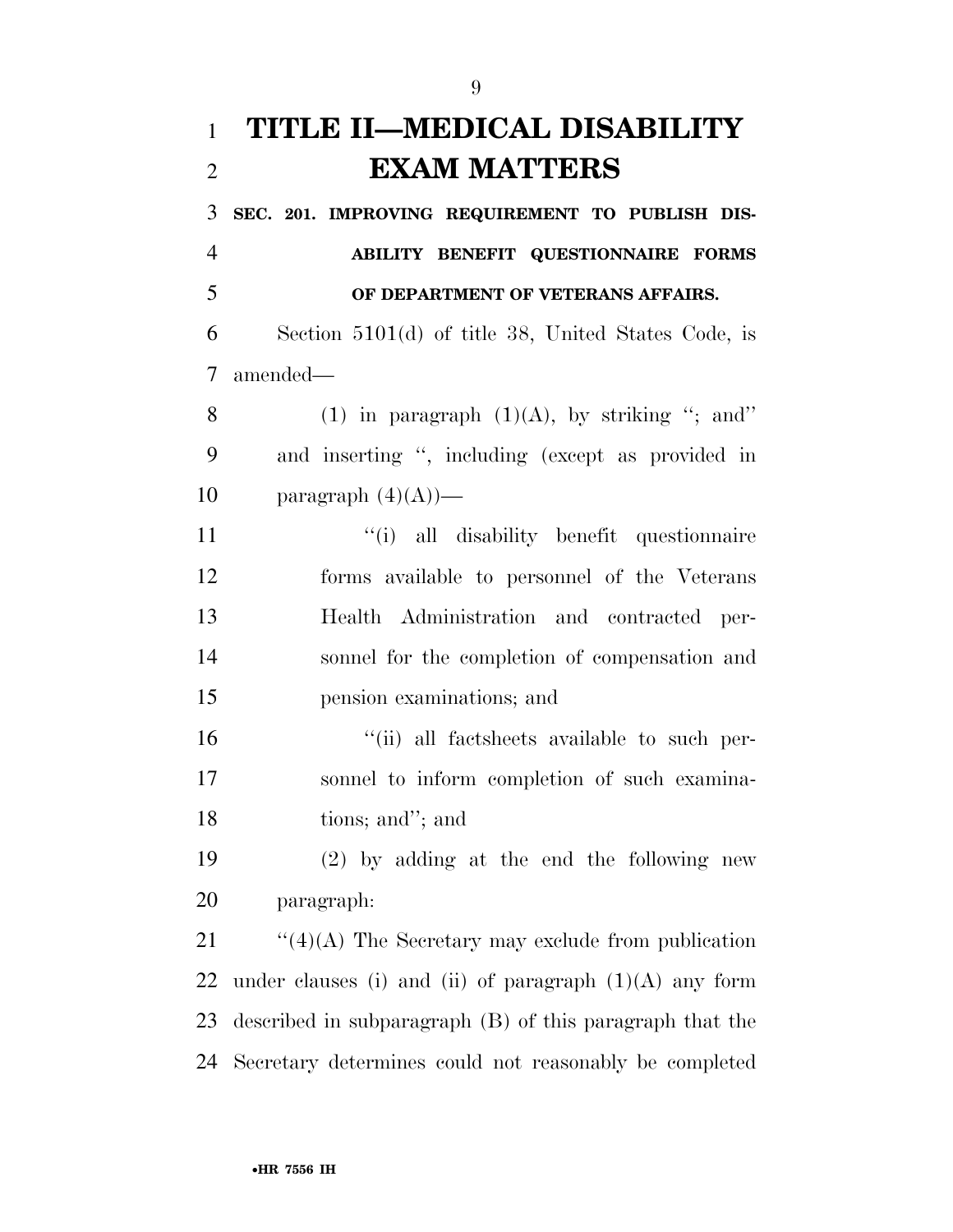| $\mathbf{1}$   | to a clinically acceptable standard by someone not an em-      |
|----------------|----------------------------------------------------------------|
| $\overline{2}$ | ployee or a contractor of the Department.                      |
| 3              | " $(B)$ A form described in this subparagraph is a form        |
| $\overline{4}$ | $that-$                                                        |
| 5              | "(i) was in effect after January 1, 2020; and                  |
| 6              | "(ii) has not been published under paragraph                   |
| 7              | (1).                                                           |
| 8              | "(C) For each form excluded under subparagraph                 |
| 9              | $(A)$ , the Secretary shall—                                   |
| 10             | "(i) list the form on the same internet website                |
| 11             | as the forms published under paragraph $(1)(A)$ with           |
| 12             | an indication that the form has been excluded; and             |
| 13             | "(ii) provide with such listing a justification for            |
| 14             | such exclusion.".                                              |
| 15             | SEC. 202. REPORT ON IMPROVING MEDICAL DISABILITY EX-           |
| 16             | <b>AMINATIONS</b><br>FOR VETERANS<br><b>WHO</b><br><b>LIVE</b> |
| 17             | ABROAD.                                                        |
| 18             | Not later than one year after the date of the enact-           |
| 19             | ment of this Act, the Secretary shall submit to the Com-       |
| 20             | mittee on Veterans' Affairs of the Senate and the Com-         |
| 21             | mittee on Veterans' Affairs of the House of Representa-        |
|                |                                                                |
| 22             | tives a report on the efforts of the Secretary to provide      |
| 23             | reimbursement for a veteran's travel to a Department fa-       |
| 24             | cility or a facility of a Department-contracted provider, re-  |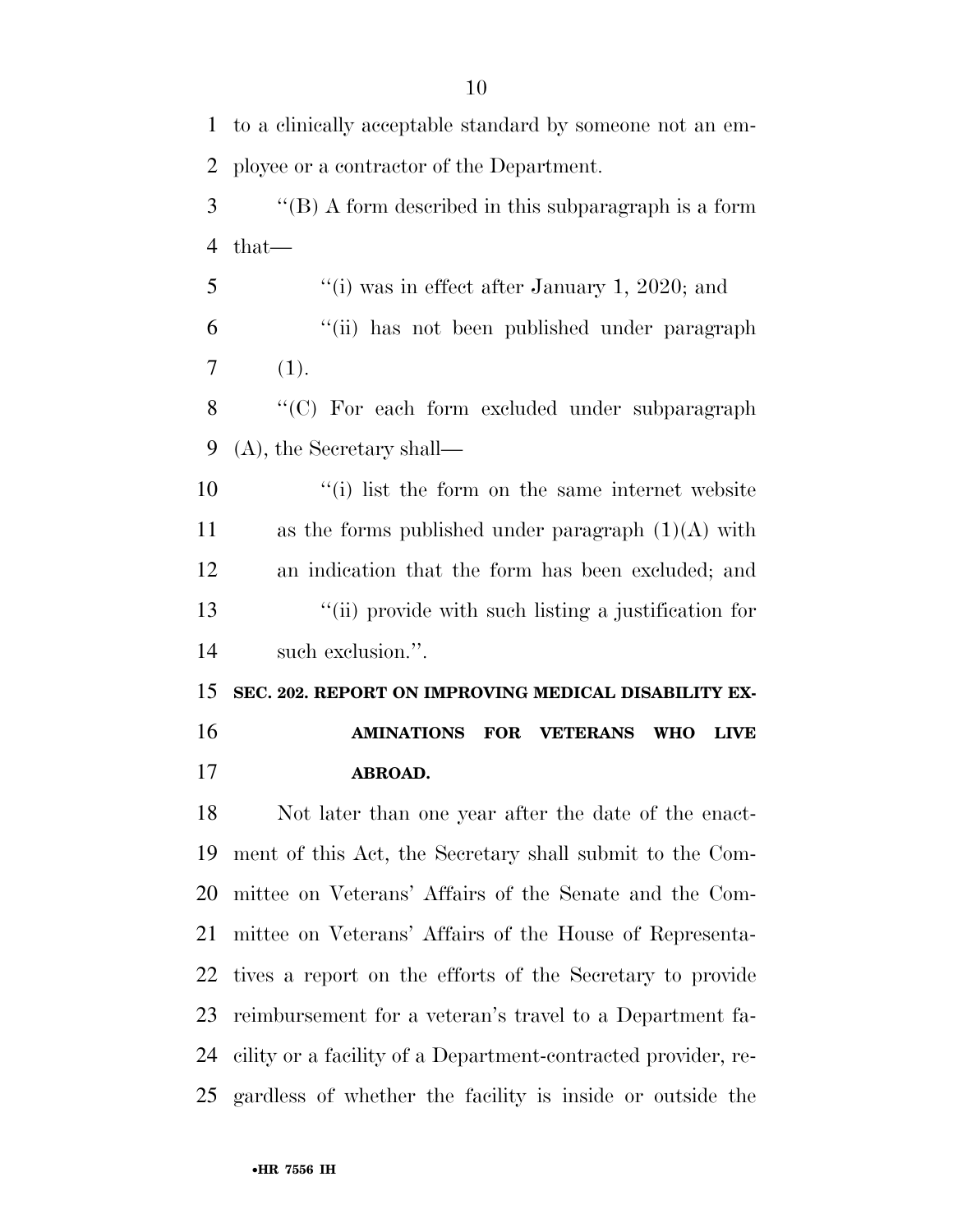United States, when such travel is incident to a scheduled compensation and pension examination.

## **SEC. 203. DEPARTMENT OF VETERANS AFFAIRS REQUIRE- MENT FOR COMMUNICATION BY CONTRAC-TORS PROVIDING COVERED MEDICAL DIS-**

 **ABILITY EXAMINATIONS WITH PERSONS REC- OGNIZED BY POWER OF ATTORNEY FOR PREPARATION, PRESENTATION, AND PROS-ECUTION OF CLAIMS.** 

 (a) IN GENERAL.—In each contract entered into by the Secretary after the date of the enactment of this Act for the provision by a contractor of a covered medical dis- ability examination, the Secretary shall include a require- ment that every communication from a contractor to a vet- eran regarding the scheduling of a covered medical dis- ability examination be contemporaneously transmitted to the person recognized by a power of attorney executed under sections 5902, 5903, and 5904 of title 38, United States Code, for the preparation, presentation, and pros-ecution of claims.

 (b) DEFINITION.—In this section, the term ''covered medical disability examination'' means a medical examina- tion that the Secretary determines necessary for the pur- poses of adjudicating a benefit under chapter 11 or 15 of title 38, United States Code.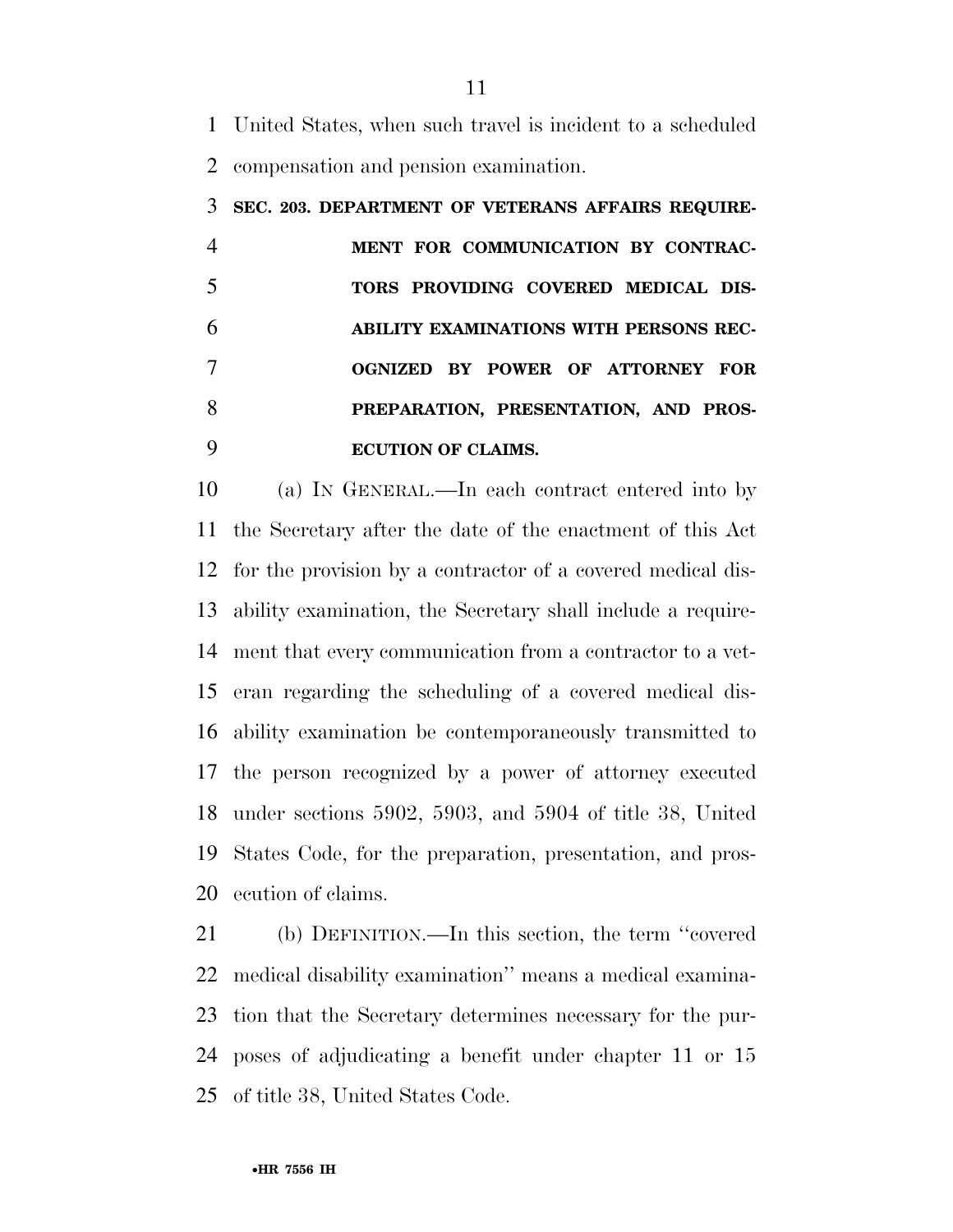|                | 1 SEC. 204. DEPARTMENT OF VETERANS AFFAIRS OUTREACH |
|----------------|-----------------------------------------------------|
| 2              | REGARDING CONTACT INFORMATION FOR                   |
| 3              | CONTRACTORS PROVIDING COVERED MED-                  |
| $\overline{4}$ | ICAL DISABILITY EXAMINATIONS.                       |

 Not later than 120 days after the date of enactment of this Act, the Secretary of Veterans Affairs shall, in partnership with veterans service organizations and such other stakeholders as the Secretary considers relevant and appropriate, implement an informative outreach program for veterans regarding the following:

 (1) Contact information for contractors pro- viding covered medical disability examinations, in- cluding the telephone numbers from which such con-tractors may contact veterans.

 (2) The requirement for veterans to provide personally identifiable information when contacted by such contractors in order to verify their identity.

**TITLE III—OTHER MATTERS** 

**SEC. 301. REPORT ON SUPPORTING GOVERNMENTAL VET-**

### **ERANS SERVICE OFFICERS.**

•**HR 7556 IH** (a) REPORT.—Not later than one year after the date of the enactment of this Act and after consulting veterans service organizations and such other stakeholders as the Secretary considers relevant and appropriate, the Sec- retary shall submit to the Committee on Veterans' Affairs of the Senate and the Committee on Veterans' Affairs of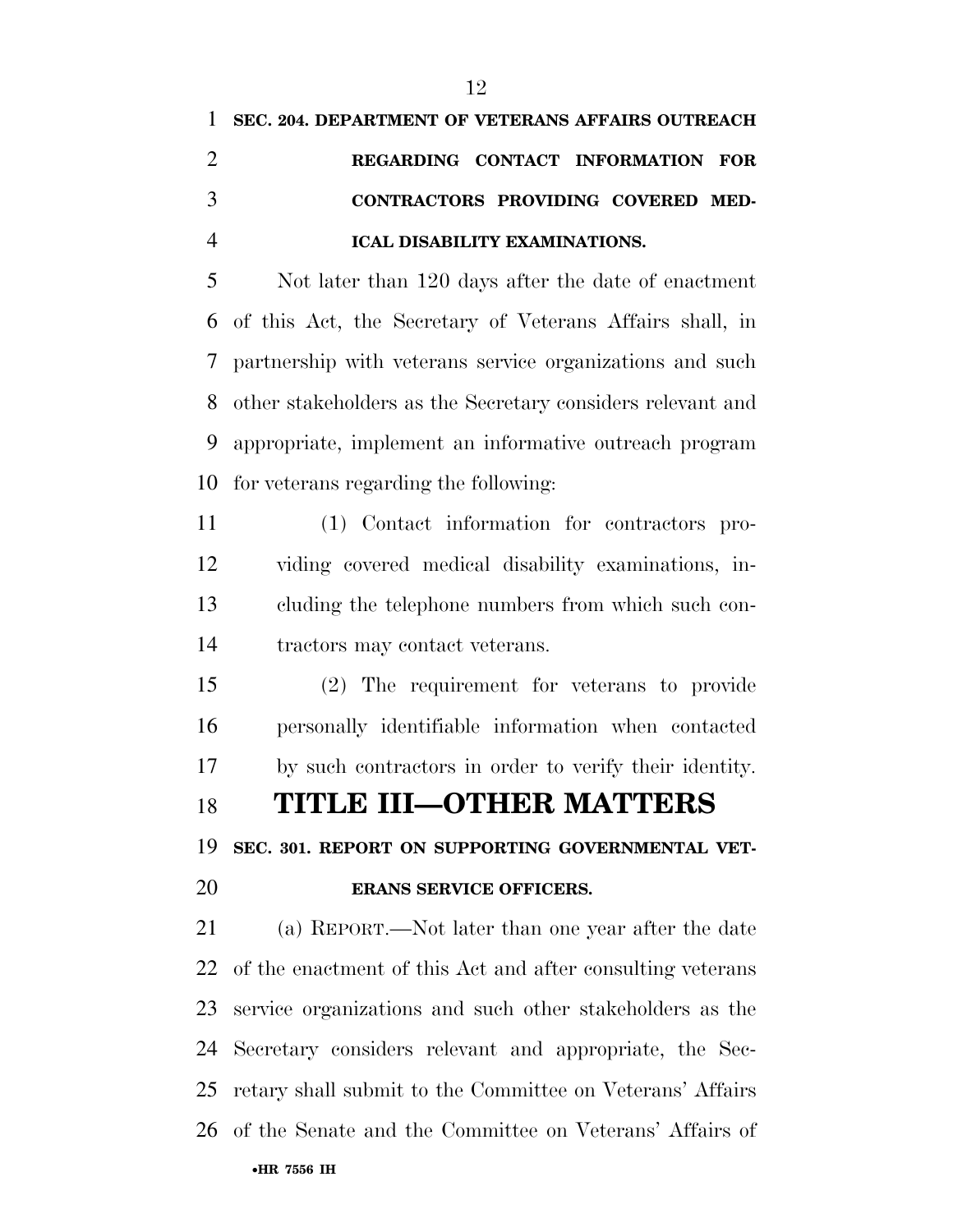the House of Representatives a report on improving the support by the Department of Veterans Affairs of govern-mental veterans service officers.

 (b) ELEMENTS.—The report submitted under sub-section (a) shall include the following:

 (1) ENHANCED ACCESS TO SYSTEMS.—An as- sessment of the feasibility and current technical limi- tations of providing governmental veterans service officers enhanced access to certain Department sys- tems to better serve veterans those governmental service officers may not have authorization to rep-resent.

 (2) INTERGOVERNMENTAL LIAISONS.—An as- sessment as to whether the Department would ben- efit from the establishment or designation of an of- fice or working group within the Department to serve as an intergovernmental liaison between the Department and governmental veterans service offi-cers.

 (3) OTHER.—Any other recommendations to improve how the Department monitors, coordinates with, or provides support to governmental veterans service officers.

(c) DEFINITIONS.—In this section: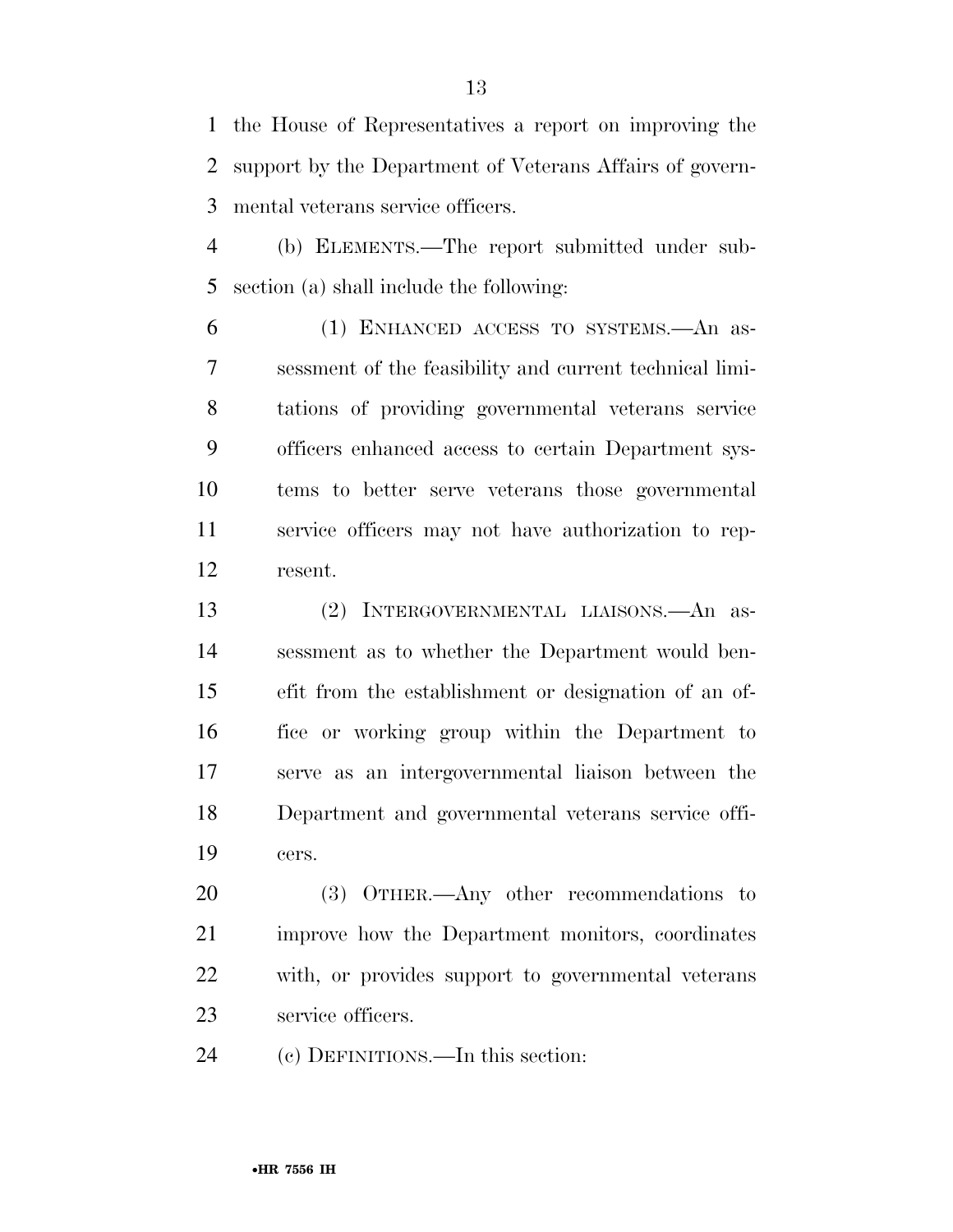| $\mathbf{1}$   | (1) GOVERNMENTAL VETERANS SERVICE OFFI-                     |
|----------------|-------------------------------------------------------------|
| $\overline{2}$ | CER.—The term "governmental veterans service offi-          |
| 3              | cer" means an employee of a State, county, munic-           |
| $\overline{4}$ | ipal, or Tribal government—                                 |
| 5              | (A) who is accredited by at least one vet-                  |
| 6              | erans service organization to serve as a veterans           |
| $\overline{7}$ | service officer; and                                        |
| 8              | (B) whose primary responsibilities include                  |
| 9              | working as such an officer.                                 |
| 10             | (2) VETERANS SERVICE ORGANIZATION.-The                      |
| 11             | term "veterans service organization" means an orga-         |
| 12             | nization recognized by the Secretary for the rep-           |
| 13             | resentation of veterans under section 5902 of title         |
| 14             | 38, United States Code.                                     |
| 15             | SEC. 302. ELECTRONIC NOTIFICATION OF DECISIONS AND          |
| 16             | OTHER ELECTRONIC COMMUNICATIONS.                            |
| 17             | (a) NOTICE DEFINED.—Section $5100$ of title 38,             |
| 18             | United States Code, is amended—                             |
| 19             | (1) in the section heading, by striking " $\mathbf{Defi}$ - |
| 20             | <b>nition of "claimant"</b> and inserting "Defini-          |
| 21             | $tions$ ;                                                   |
| 22             | $(2)$ by striking "this chapter, the term" and in-          |
| 23             | serting "this chapter:                                      |
| 24             | $\lq(1)$ The term''; and                                    |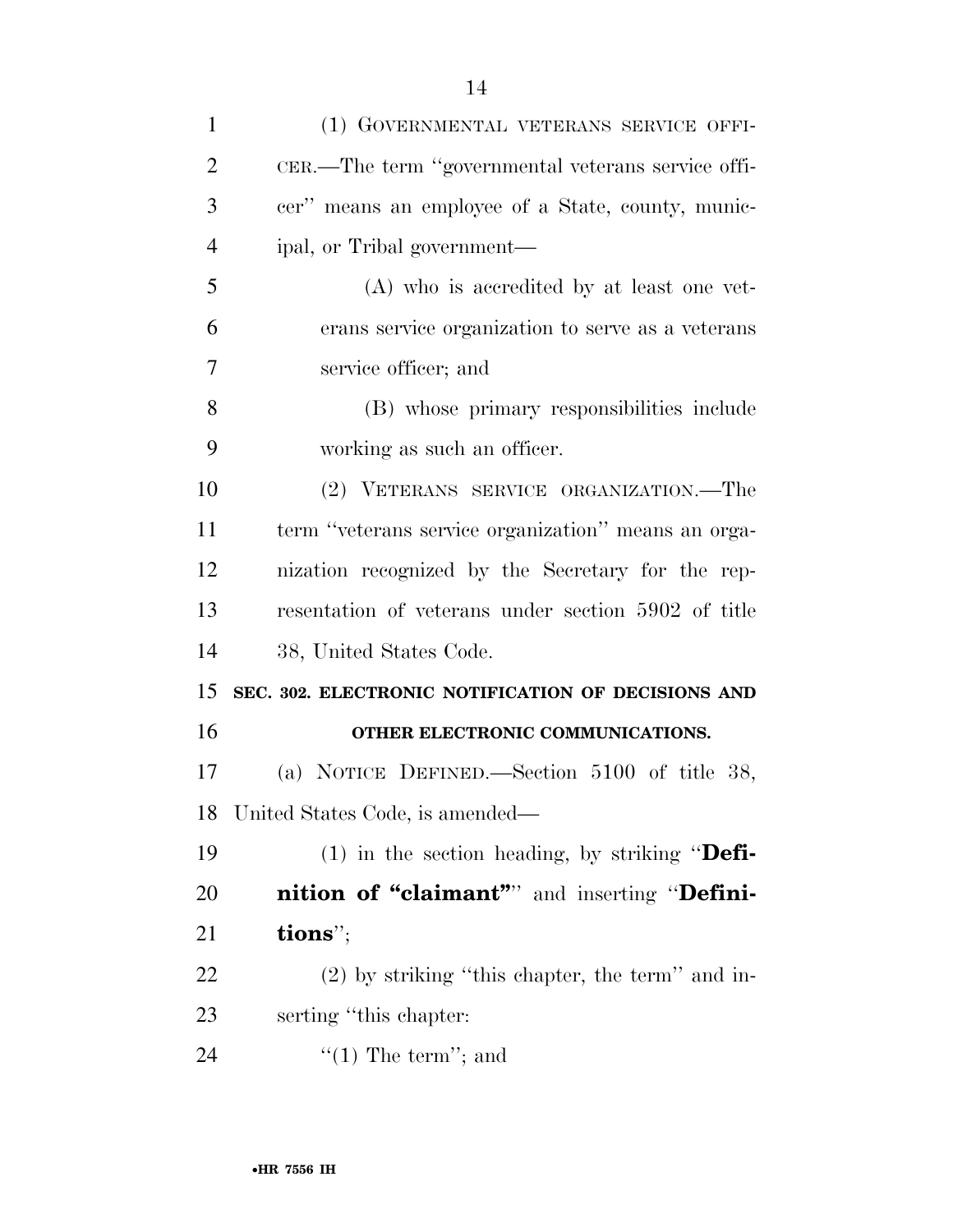(3) by adding at the end the following new paragraph:

3 ''(2) The term 'notice' means a communication delivered through a method determined appropriate by the Secretary, which may include electronic noti- fication in accordance with section 5104(c) of this title.''.

 (b) NOTICE OF DECISIONS OF SECRETARY OF VET- ERANS AFFAIRS REGARDING BENEFITS.—Section 5104 of such title is amended by adding at the end the following new subsection:

 $\cdot$  (c)(1) The Secretary may provide notice to a person under subsection (a) of this section and under section 7104(e) of this title electronically, but only after the per- son affirmatively consents to electronic notification for all decisions requiring notice under this section, including sec-tion 7104 of this title.

18  $\frac{1}{2}(2)$  (A) A person may revoke consent to electronic notification under paragraph (1) at any time by informing the Secretary of such revocation.

 ''(B) A revocation under this paragraph is effective upon a person's submission of such revocation, whether by electronic means or by mail.

24 ''(3) The Secretary shall, on an annual basis—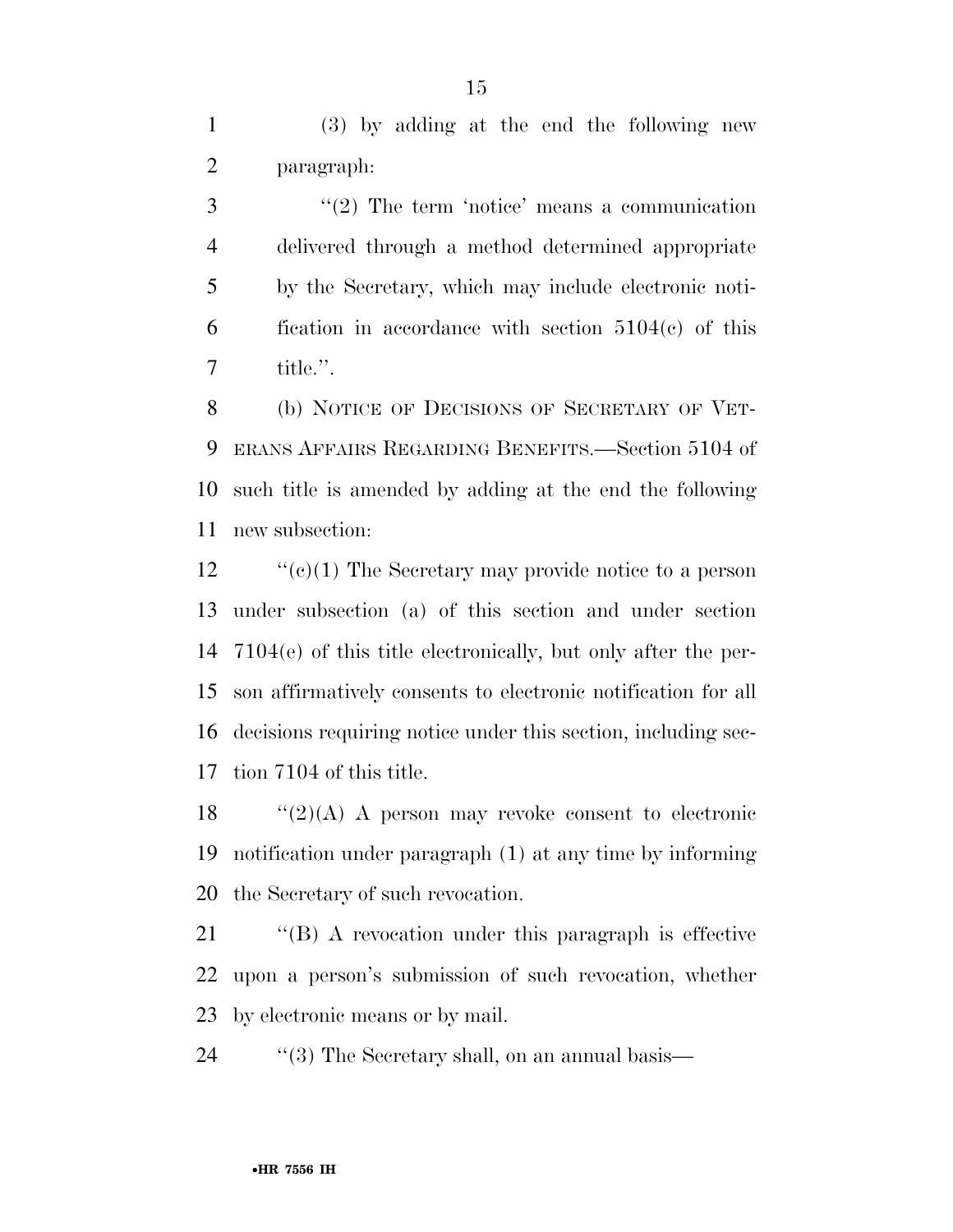1 "(A) solicit input from stakeholders for rec- ommendations to improve how the Department issues notifications under this section, including sec- tion 7104 of this title; and ''(B) publicly publish responses to such input on a website of the Department.''. (c) NOTICE OF HIGHER-LEVEL REVIEW DECISION BY AGENCY OF ORIGINAL JURISDICTION.—Section 5104B(c) of such title is amended by striking ''in writing'' and inserting ''to the claimant and the claimant's rep- resentative''. (d) NOTICE OF DECISIONS BY BOARD OF VETERANS' APPEALS.—Section 7104 of such title is amended by strik- ing subsection (e) and inserting the following: ''(e) Subject to section 5104(c) of this title, after reaching a decision on a case, the Board shall promptly provide notice (as that term is defined in section 5100 of this title) of such decision to the following:  $\frac{1}{2}$  The claimant.  $\frac{1}{2}$  (2) Any other party with a right to notice of such decision.  $\frac{4}{3}$  Any authorized representative of the appel-

lant or party described in subparagraph (B).''.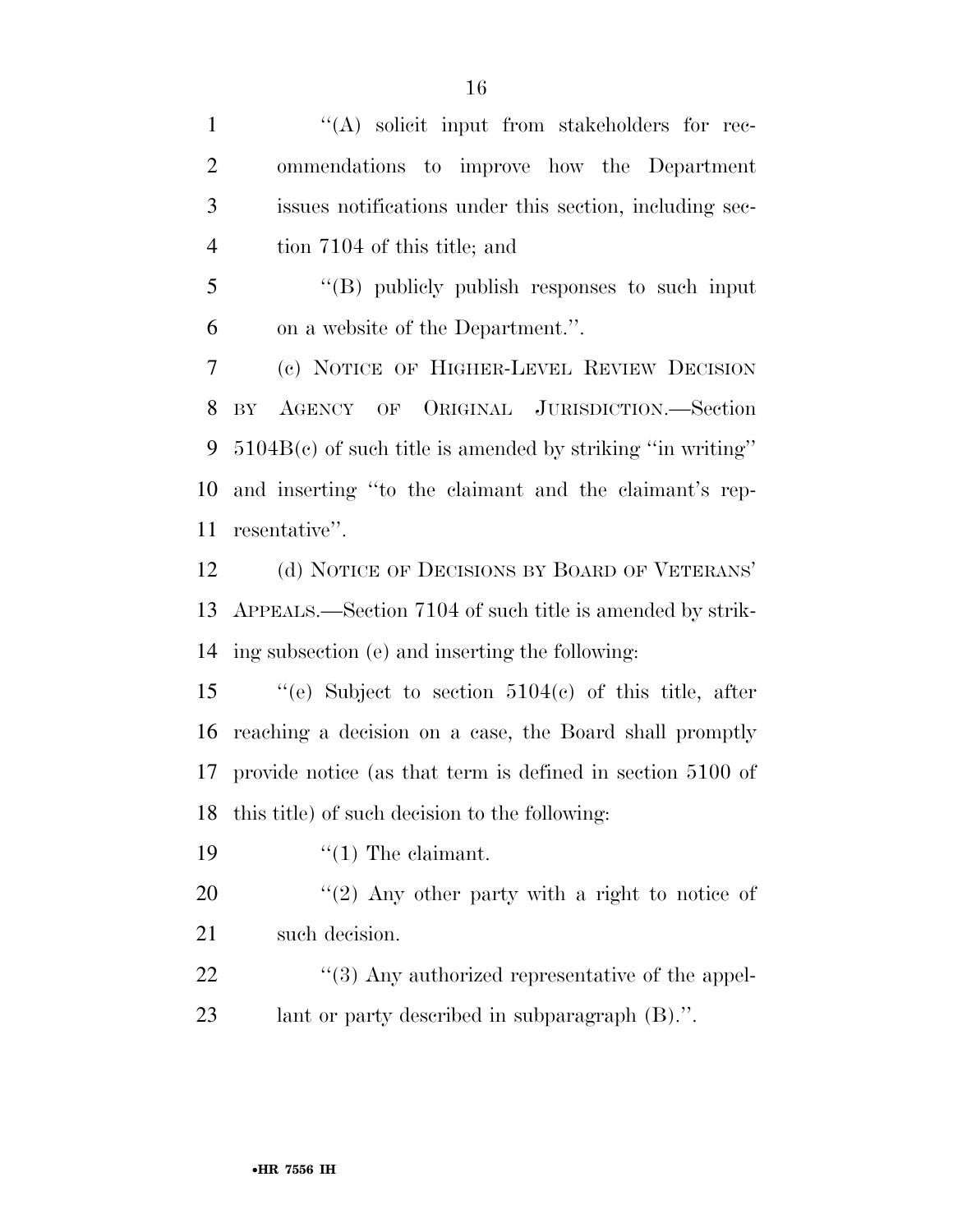(e) NOTICE OF DISAGREEMENT.—Section  $7105(b)(1)(A)$  of such title is amended by striking "mail- ing'' and inserting ''provision''. **SEC. 303. FACILITATING DEPARTMENT OF VETERANS AF- FAIRS CONTRACTOR ACCESS TO FEDERAL TAX RETURN INFORMATION NECESSARY FOR CLAIMS PROCESSING.**  (a) IN GENERAL.—Section 6103(l)(7) of the Internal Revenue Code of 1986 is amended by adding at the end the following new subparagraph: 11 "'(E) REDISCLOSURES.—  $\text{``(i)}$  In GENERAL.—Officers and em- ployees of the Department of Veterans Af- fairs who are specifically designated by the Secretary of Veterans Affairs may redis- close return information described in sub- paragraphs (A) and (B) to contractors of such Department administering (or assist- ing in administering) a program listed in 20 subparagraph (D)(viii). 21 ""(ii) RESTRICTIONS ON USE OF IN- FORMATION.—Information disclosed under this subparagraph shall be disclosed only for purposes of, and to the extent nec-essary in, determining eligibility for, or the